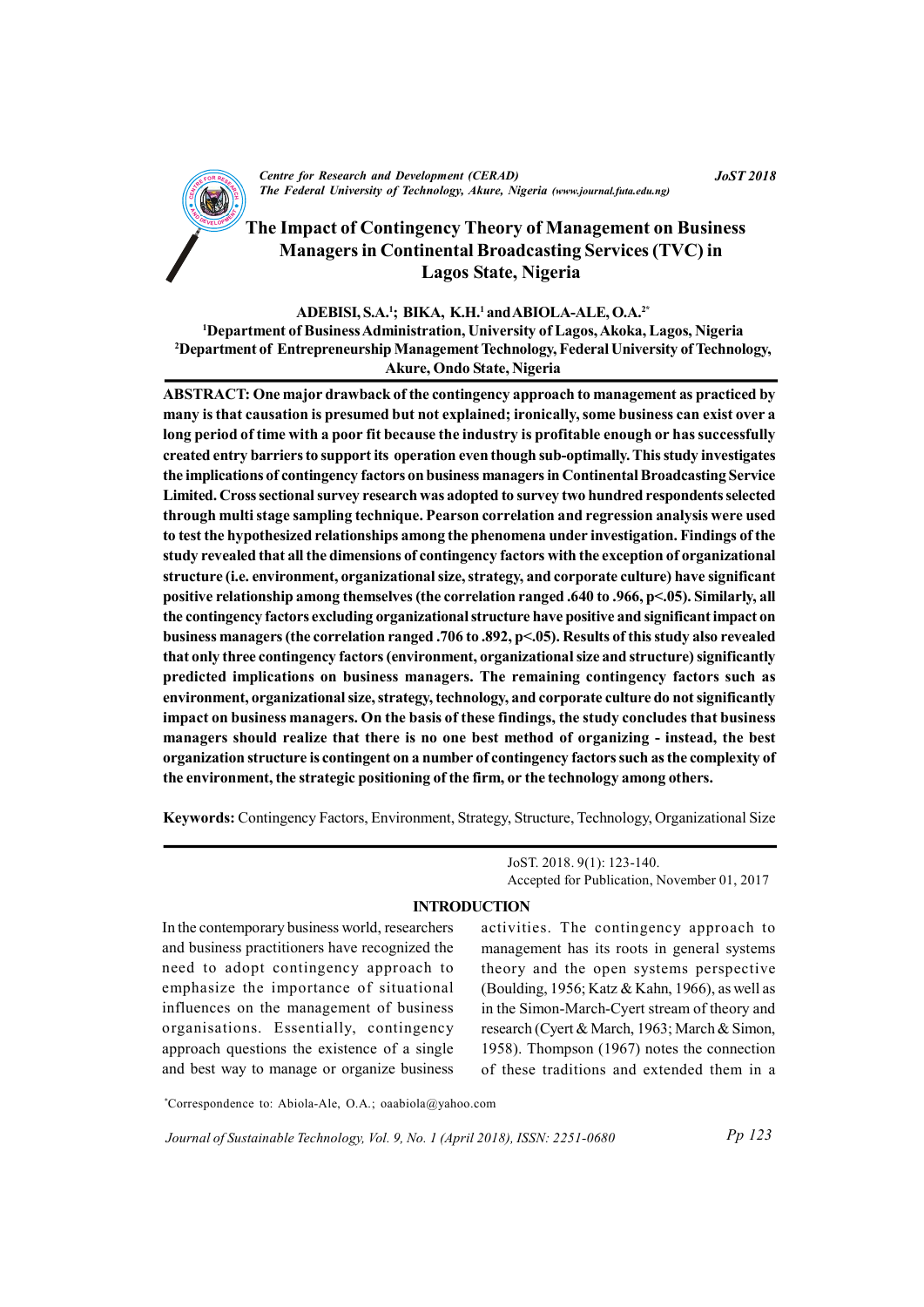ground-breaking work that exemplifies cornerstone of the contingency approach. Literarily, a contingency is an association between two phenomena. Thus, if one phenomenon exists, then an inference can be drawn about another phenomenon. In other words, contingencies can occasionally be deliberated as conditions.

In the opinion of Scott (1992) contingency approaches are situated within management as mid-range theories between the two extreme views which state either that general principles of organisation and management exist or that each organisation is exclusive and each situation must be analyzed independently. In other words, the contingency approach involves recognizing commonly repeated sceneries and spotting how diverse structures, strategies and behavioural practices operate in each setting (Hambrick, 1983). According to Scott (1992), contingency theory is deliberated as a dominant, theoretical, rational, open system model at the structural level of analysis in organization theory. The fundamental basis of contingency theory is that the environment in which business organisation operates determines and influences the best way to run and manage it. Undoubtedly, business does operate in a vacuum, it needs environment. Put differently, the environment also determines the nature, forms, success and failure of any business. Therefore, a symbiotic relationship or interdependence exists between business organization and its environment.

Business environment involves social, political, cultural and economic factors or other circumstances that are capable of affecting the life, growth and development of business venture. These environmental factors have been found to be capable of either impeding or facilitating business activities in any economy. Kotler (2001) expresses that business environment is the physical and operational factors, both internal and external, that upset the flow of activities in a business. They include;

customers, competitors, suppliers, distributors, industry trends, substitutes, regulations, government activities, the economy, demographics, social and cultural factors, innovations and technological developments among others. Bello (2011) maintains that there is growing evidence that a sustainable business climate in which business operates is critical for the promotion of rapid and sustainable development of that organisation. Therefore, the connection between business and its environment is one of mutuality: that is, the environment exerts influence on the business while the business, in turn, impacts some aspects of its environment (Kotler, 2001). Thus, improvements in the enabling environment leads to greater levels of investment by the business sector, more wealth, job creation, and eventually improvement in socio-economic development. To understand managers' performance, one must know the elements inside and outside firm's environment that affect their effectiveness and efficiency. As earlier noted, some of the major environmental variables are: customers, distributors, competitors, and suppliers, economic, demographic, social and cultural factors among others create contingency issues that influence performance of business managers and which requires realignment of strategies and policy formulation to improve business performance. Thus, given the volatility and dynamism of the Nigerian business environment, the most feasible approach for business managers in managing business organisations is to understand how best to adapt the operations of business organisations to the reality of the prevailing environment (Achumba, 2006). The difficulty of this reality for business managers in Nigeria is further compounded by the fact that there are numerous environments that business organisations operates' hence, there is no universal approach to effectively manage business entity, given complication of these environmental variables. Hence, adaptation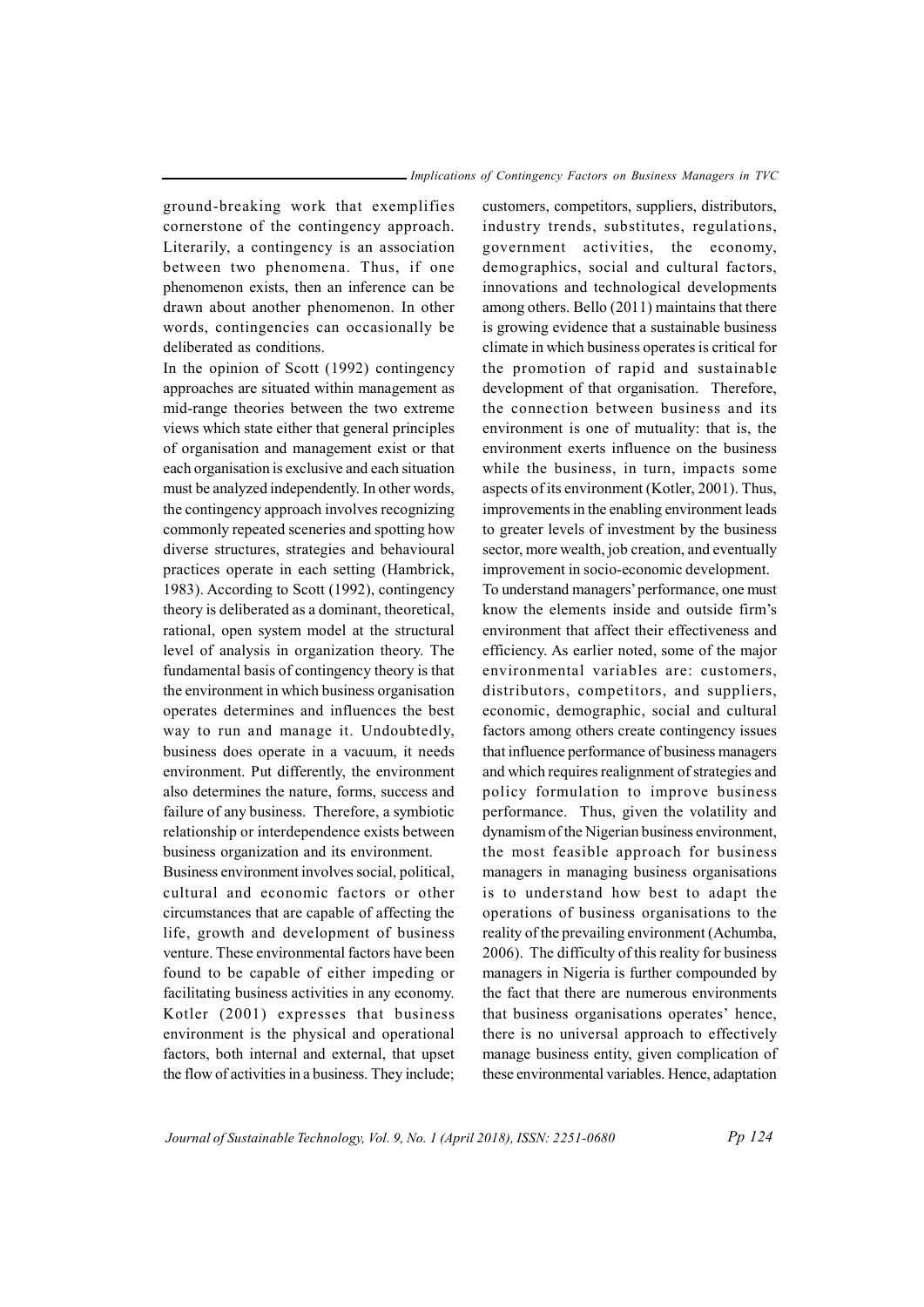is the most feasible approach under the turbulent environment in which business organisations operate in Nigeria.

The historical antecedent of television broadcasting in Nigeria spins around the aptness of the avenue for political publicity and instructive communications (Charles, 1989). Broadcasting in Nigeria began with radio broadcasting in 1932 and the television in 1959 (Patricia, 2014). Broadcasting is the distribution of audio and video contents to a dispersed heterogeneous audience (Innocent & Uzoma, 2013). In other words it a medium of disseminating information through electronic means to wide audience. Kuewumi (2009) conceptualizes broadcasting as a planned delivery of information, education and entertainment to a large audience through the radio or television. According to Onabajo (2000), radio and television broadcasting in Nigeria began as a sheer rudimentary, experimental monitoring media in Nigeria but it has reached diverse levels of development and its tentacles has extended beyond the local airwave, sending broadcast messages to its international audiences through direct satellite broadcasting. Over the years, the connections between countless environmental circumstances and organizational characteristics have been established; however, one major drawback of the contingency approach to management as practiced by many is that causation is presumed but not explained (Andrew & Robert, 1984). The supposition is that because a set of environmental settings and organizational characteristics were found to be correlated implies best fit (Zsolt, 2012). Ironically, some business organizations can exist over a long period of time with a poor fit because the industry is profitable enough or has successfully created entry barriers to support its operation even though sub-optimally (Paaso, 2013). In particular, some business organizations remain in business because the government or the parent organization of which they are a part

supports them. Likewise, the notion of contingency factors often fail to account for 'fashion'; risk-averting managers who do what others do if it appears to work even when other possibly better solutions exist (Zeithaml, Rajan, & Carl, 1985). Accordingly, the connection between environmental settings and organizational characteristics deprived of effectiveness point toward selection not strategic fit (Drazin & Van de Ven, 1985).

Given the turbulent environments and high rates of technological change across the globe, a proactive business organization will be in a continuous search for a process that will make it responsive and adaptive to changing business environment to remain competitive. No doubt, structural dissimilarities exist within organizational contexts, and these variations will affect different levels of organizational performance. However, in the long run, only business entity that effectively adapted to their environments is expected to survive, and therefore, context-structure relationships will continue to be an important success factor in contemporary business world (Hannan & Freeman, 1983). In addition, a managerial view of this phenomenon becomes relevant because most organizations and units within them are constrained in choosing or adopting the structural patterns that reflect their particular circumstances owing business rivalry (Thompson & Strickland, 2004).

Broadcasting operations in Nigeria has crept into the arena of media studies curricula and this wind of change has propelled major forces that shape the communication environment (Patricia 2014). However the progress of the Nigerian broadcast industry is one saddled with many and diverse challenges (Chrales, 1989; Onabajo, 2000). In general the Nigeria broadcasting industry has come a long way and have gone through a lot of changes, in trying to keep pace with the complexities of an ever-changing society. Udomisor (2013) succinctly re-counting the state of broadcasting in Nigerian notes that it is 'a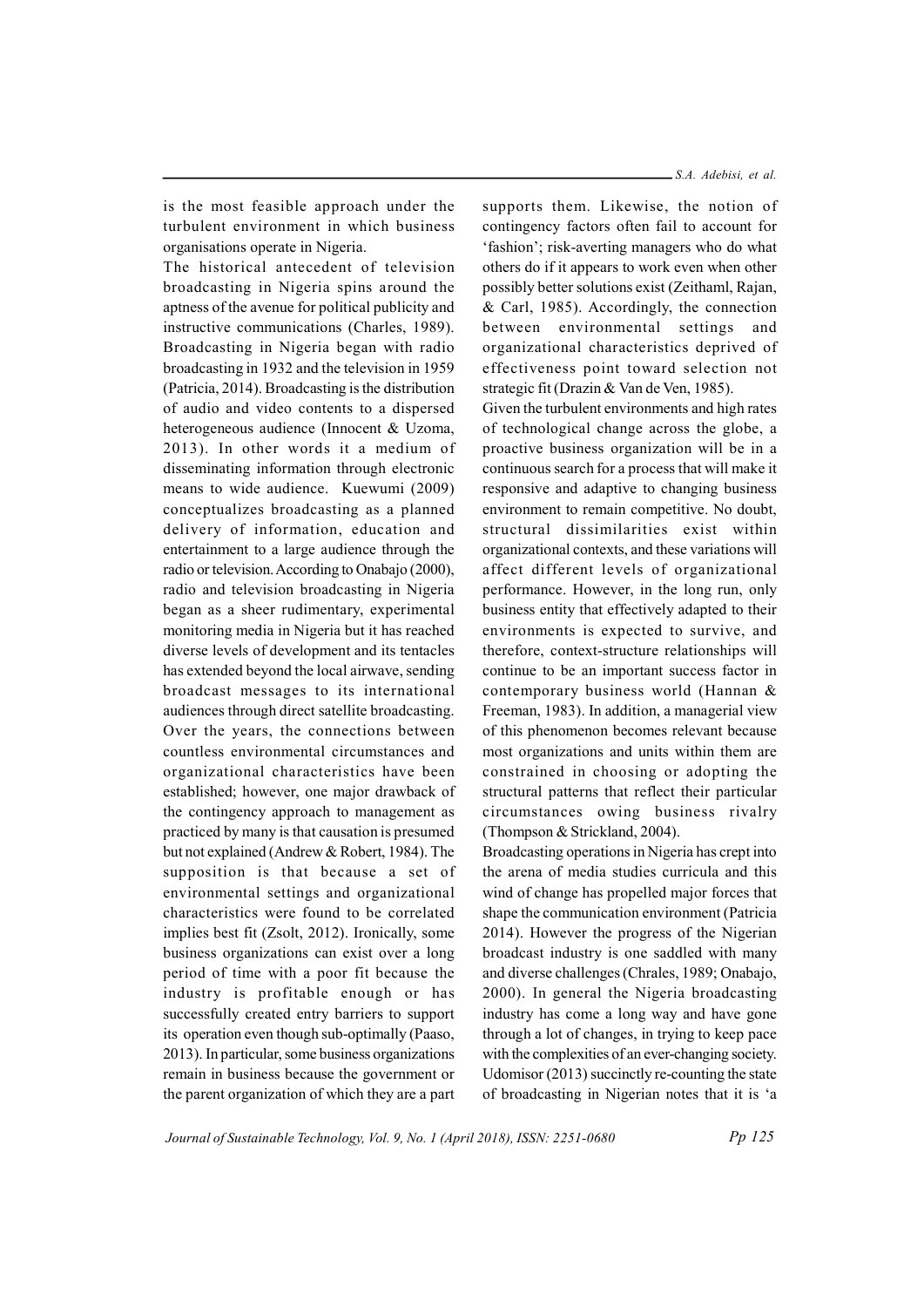multifaceted den of intersecting global and local media affairs that affect content which in turn, upsets political, social and cultural issues. Over the past decades traditional (through radio and television media) have moved to a broader spectrum of direct satellite broadcasting, and webcasting (Patricia, 2014). These developments among other bugging issues such as dominance and popularity of foreign satellite broadcasting companies' entry of private sector investors into broadcasting business among others have brought to the forefront, the need to probe into the regulation realm of the Nigerian broadcast industry in a digital age.

In particular an appraisal of the statutes of operations and regulation of the Nigerian broadcast industry is relevant at this period when the whole world is chatting for the digitization of broadcasting. By 2015, according to the deadline by International Telecommunication Union, ITU (2014), every broadcast station across the globe is expected

to switch from analogue to digital broadcasting. Against this backdrop, the National Broadcasting Commission, NBC, (the regulatory body for broadcasting in Nigeria) set June 2012 as the termination date for analogue broadcasting in Nigeria (Aihe, 2008). Regrettably, the dream of meeting the deadline is shrouded with many challenges in Nigeria. The transition from analogue to digital transmission is about efficiency founded on improve technical quality; but a lot of issues such as business environment, industry size, strategy, organizational structure, technological readiness, and corporate culture need to be finetuned to cope with the transmission. Against the aforementioned research background, the objective of this study is to examine the Impact of Contingency Theory such as (business environment, technology, strategy, firm's size, and structure, and corporate culture on Business Managers in Continental Broadcasting Service Limited.

#### LITERATURE REVIEW

Historical Background of Contingency Theory Research inquiry on contingency theory first appeared in the 1950s in different, isolated fields of science (Zsolt 2012). According to this author, the development of contingency theory was introduced by empirical studies in the field of sociology, which institute that countless existing forms of organizational bureaucracy could not be described by Weber's bureaucracy theory. Essentially, contingency theory supposes that under different situations diverse solutions may prove effective (Dobak & Antal, 2010). The historical account of contingency theory,

# according to Reid and Smith (2000) begins in the 60's when Burns and Stalker (1961) studied the effects of the external environment on firm structure. According to Lawrence and Lorsch (1967), the word "contingency theory" was coined in line with the notions of differentiation and integration of sub-units.

Therefore, the origins of contingency theory lie in organizational studies, when the classical management school was confronted by philosophers arguing that controlling organizations would be better aided by more decentralized tactics (Donaldson, 1999). The discoveries of these early studies have since been stretched by other scholars, for instance, culture has been incorporated as a contingent variable (Chenhall, 2007). These early theorists indicated any of several different forms could be used by an organization under any given conditions. Although some organizational forms were presented to be advantageous, there is no assurance that an organization can find the best form and it is ultimately a matter of strategic choice (Andrew & Robert, 1984). Other scholars institute that the size of an organization could clarify countless characteristics of its structure (Pugh, Hickson, Hinings & Turner, 1968).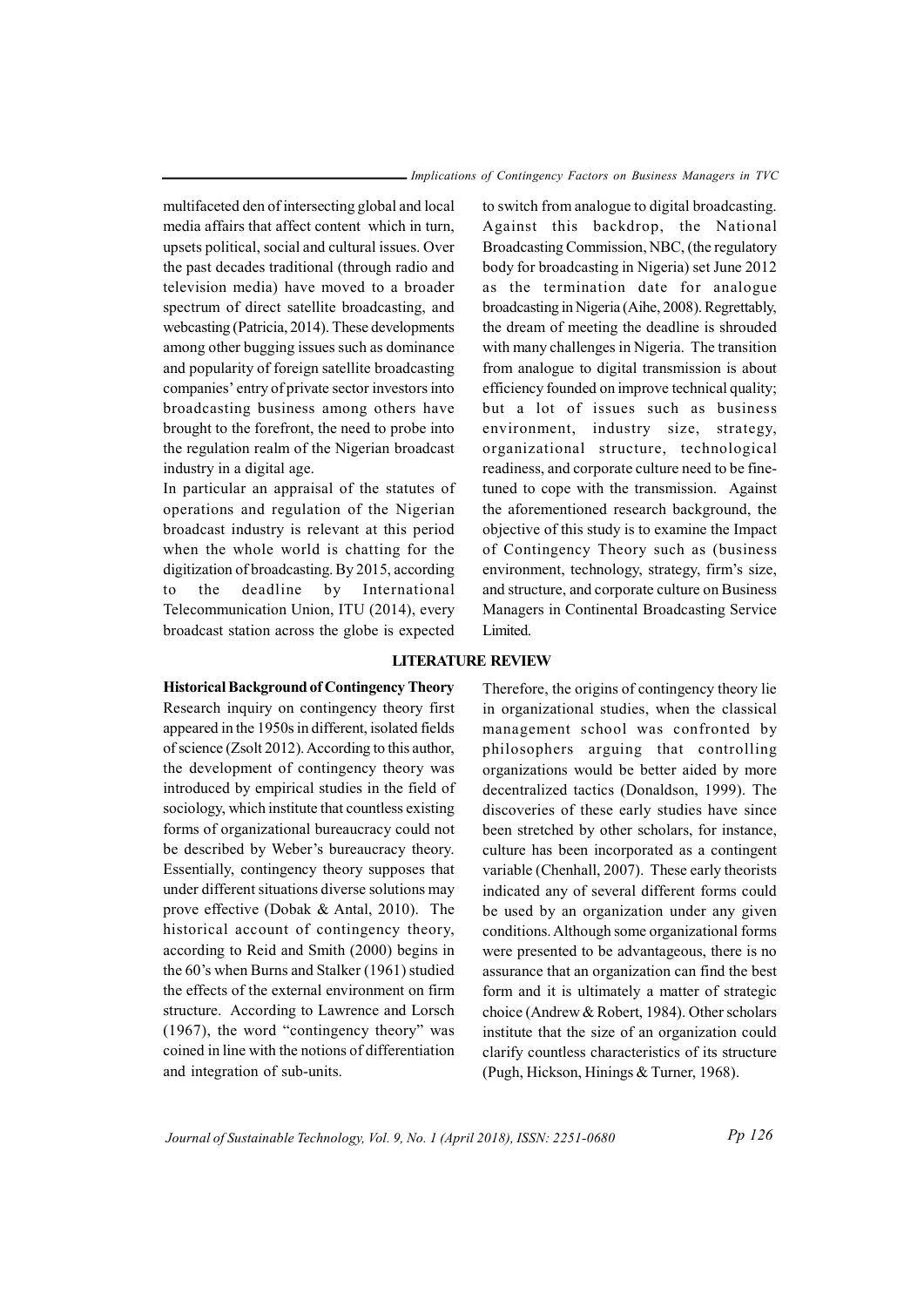#### An Overview Contingency Elements

According to Donaldson (2006) the phrase 'contingency theory' was first revealed in the literature by Lawrence and Lorsch in 1967, in the context of organisational structure. Subsequently, the open systems viewpoint laid the foundation of contingency theory of management. Contingency theory views business organization as a complex entity consisting of a set of mutually dependent fragments that, together, create a whole which, in turn, is interdependent with some bigger environment. Contingency theory is often termed the "it all depends" theory, because a contingency theorist typically responds to questions by advocating dependability. Chenhall(2006) noted that evaluating the contingencies on which decisions depend can be a very complex . Thus, the collaborative nature of the components within the organisation — and between the organisation and the environment — result into two open system features that are fundamental to the contingency approach i.e. adaptation and equifinality. The doctrine of adaptation stresses that the elements within the system adapt to one another to uphold the basic character of the system. The principle of equifinality on the other hand, holds that a system can stretch to the same final state from divergent original settings and through a diversity of paths (Andrew & Robert, 1984).

The Simon-March-Cyert study adds to the open systems perspective by viewing business organisations within the context of problem entities (Zeithaml et al., 1985). Thus, business organisation need to consistently cultivate procedures for searching, learning and taking a course of action to achieve a satisfactory level of performance under the conditions of bounded rationality (Paaso, 2013). Although a number of scholars express opinion that contingency theory of management or approach develop almost simultaneously from a variety of sources (Fiedler, 1964; Andrew & Robert, 1984). As

expressed by Thompson (1967), bulk of the theoretical superstructure of the contingency viewpoint; by conceiving it as a complex organisations faced with uncertainty and subject to a rationality principle. He contended further that dissimilarities in technological and environmental dimensions result in differences in structures, strategies and decision processes.

#### Conceptual Framework

#### An overview of Contingency Theory

The position of the organizational philosopher is that the most optimal approach to organize is contingent on the landscape of the business environment in which business organization operates (Scott, 1992). Contingency theory has two fundamental assumptions: Firstly, there is no one best approach to organise. Secondly, any technique of organizing is not equally effective (Galbraith, 1973). The fundamental premise of contingency theory is that there is no one best approaches of planning and control systems that are effective in all situations. In other words, the best management systems are contingent upon various internal and external variables. Burns and Stalker (1961) is one of the early scholars that discovered that the "suitability" or otherwise of different types of organizations were dependent on particular environmental variables, such as stability or dynamism. Contrary to the universalistic approach that posits that there is only one contingency setting or only one best planning and control system. In line with contingency theory, effectiveness largely defined as organizational adaptation and survival can be achieved in more than one way (Tosi & Slocum, 1984). The contingency approach proposes, therefore, that we can perceive varied differences in organizational effectiveness, but that these variations are not random. Thus, effectiveness is contingent on the suitable matching of contingency variables with internal organisational structure that can tolerate appropriate reactions to the business environment.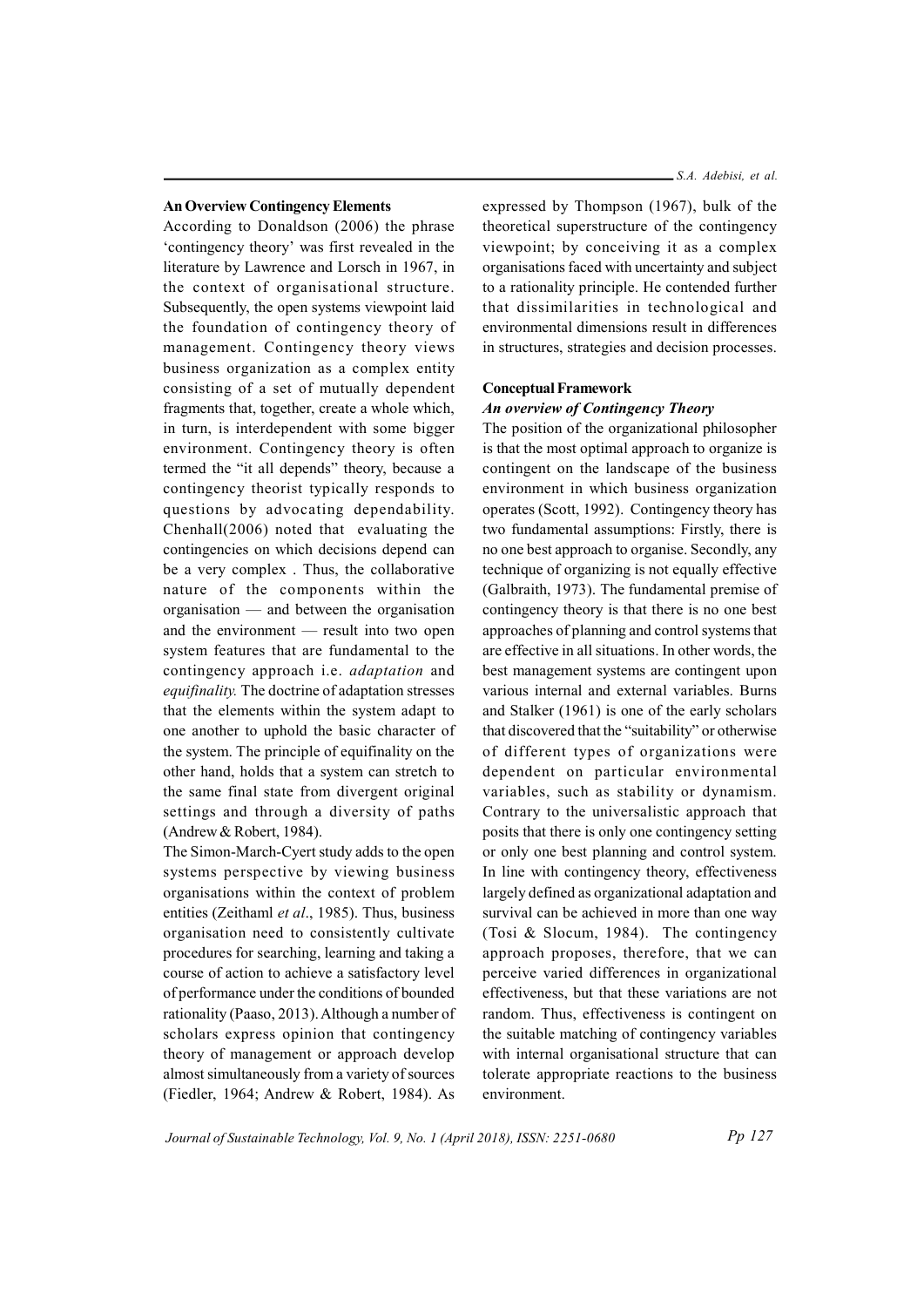Contingency theory-building steps involve three kinds of variables; contingency variables, response variables and performance variables. Contingency variables signify situational features usually exogenous to the focal organisation or manager. Response variables are the organisational or managerial engagements taken in response to present or expected contingency factors. Performance variables are the dependent measures and denote precise features of effectiveness that are suitable to assess the fit between contingency variables and response variables for the situation under contemplation. According to Paaso (2013), the contingency approach in strategy holds that the pertinence of diverse strategies is contingent on competitive settings of businesses. The competitive setting is characteristically defined in terms of environmental and/or organisational contingencies, as demonstrated by the following research drives: (1) The appropriateness of pursuing alternative strategies under various environmental contingencies (i.e. strategies for competing in stagnant declining industries; hostile environments; fragmented, mature and declining industries; and different stages of the product's life cycle. (2) The suitability of pursuing alternative strategies under countless  $organisational$  contingencies  $-$  for instance, strategies for high market share businesses; low market share businesses; effective low market share businesses; market leaders, challengers, followers and nichers and (3) The appropriateness of pursuing alternative strategies under various environmental and organisational contingencies - for instance, strategies for leaders and followers in low and high-growth markets; generic strategy options for varying levels of market attractiveness and relative competitive position.

#### Contingency Variables or Factors

Researchers have identified a number of factors such as environment, technology, age and size

of the organization as the principal contingency factors. Mintzberg (1979) identified 11 contingency variables, 4 relating to the environment, stability, complexity, diversity and hostility. He further recognized design of positions, design of superstructure, design of lateral linkages and design of decision-making system as structural design factors. Researchers such as Khandwalla (1971) acknowledged 8 structural considerations. However, contemporary studies have suggested the need to identify multiple contingencies, looking for advanced degree of description of relationships and attempting integration with other theories (Pennings, 1992). The findings in these early works have since been expanded to advance understanding of contingency theory, for instance, organizational culture has been incorporated as a contingent variable (Chenhall, 2007). Furthermore, the use of intervening variables have also been presented as a promising substitute for indicators of organizational effectiveness, to assess output that is compatible with organizational objectives which may not always be feasible (Otley 1980). Accordingly, the intervening factors are perceived as the best likely estimate of effectiveness, presumed to indicate actual performance, because business operations are complex and the premises are typically intersectional and inseparable; therefore, there is bound to be at least some disruption in any contingency model (Otley, 1980). Some of the contingency factors highlighted by Chenhall (2007) that related to this study are as follows:

#### a. Environment

The rate of change in the environment of the organization is a vital factor in whether the structure of the organization is mechanistic (hierarchical) or organic (participatory). In mechanistic arrangements, the task of the organization is allocated into specialized roles, which is contingent on knowl-edge and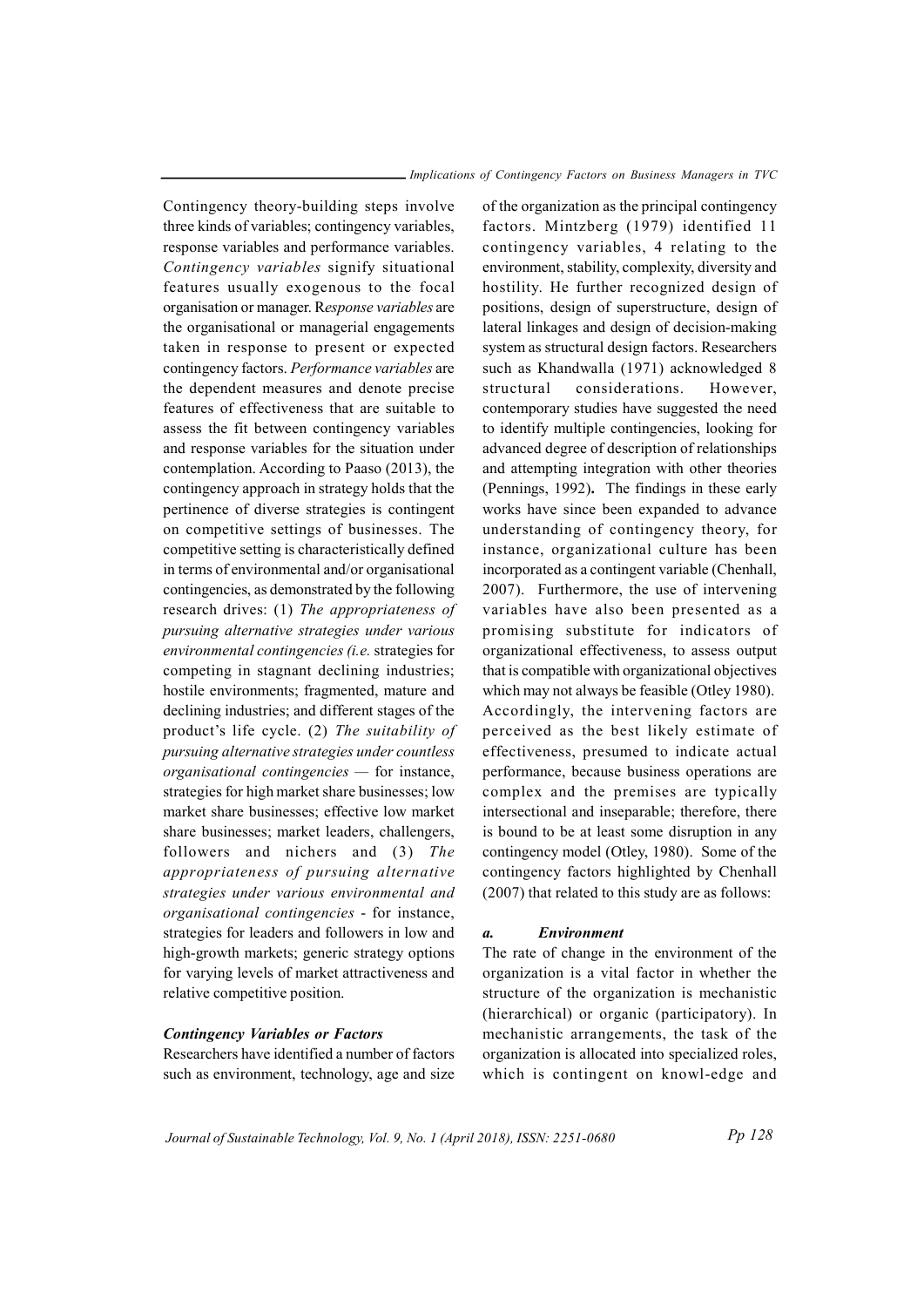information; in organic structures, participants collaborate in fluid and ad hoc ways to execute tasks.

# b. Organisational Size

Size denotes the geographical coverage of the business entity, as well as the scope of its activities. No doubt the size of the organization affects the degree of bureaucracy in that organization. A bureau-cratic structure is well suited to large organizations because decisionmaking process is based on rules that guarantee efficiency and cost effec-tiveness.

# c. Strategy

Strategy is the main force that creates a fit between business organization and its environment. Therefore, the strategy adopted by business organization to some degree influence its capability and the form of approach to mitigate the negative effect of business environment on firm's profitability and competitiveness. Strategy is also closely related to the choice of functional strategies adopted by firm.

# d. Technology

Technology refers to the production, knowledge, and application of the methods, processes, or systems employed by business organization. While a mechanistic (hierarchical) structure fits repetitive technological processes, and an organic (participatory) structure may be more suitable to non-routine processes.

# e. Organisational structure

The prevailing organizational structures influence the degree of firm's control, flexibility, and degree of adaptation to changing business environment. In addition, the form of organizational structure will influence the decision making mechanism and allocation of responsibilities and tasks accountability.

# f. Corporate Culture

Corporate culture has been defined as patterns of shared values and beliefs over time which produces behavioral norms that are adopted in solving organisational problems (Owens, 1987; Schein, 1990). This implies that the difference between successful and less successful business organizations rests in the roots of establishing strong corporate culture. According to Nelson and Quick (2011), corporate culture perform four major functions: it gives members of an organisation's a sense of identity, increases their commitment, reinforces organizational values, and serves as a control mechanism for shaping behaviour.

# Conceptual Model

The conceptual model depicted in Figure 1 portrays relationship between contingency factors and their implications on business manager.

# Conceptualizing Contingency Fit

Contingency theory is founded on the postulation that organizational performance is a result of how the firms respond to the contingent variables; therefore, for every situation generated by a contextual factor there is a response to maximize performance in that circumstances (Donaldson, 1999; Gerdin & Greve, 2004). Originally, the collective understanding of "fit" relate to the design that an organization must adapt if it is to survive or be effective (Andrew & Robert, 1984). In other words, organizational context is conjectured to influence organization design, based on the proposition that effective organizations embrace structures that fit their situations relatively better than those that are not effective (Chenhall, 2007). The central notion of selection fit is that under any given context only the firms which are able to adjust their strategies will perform efficiently in the marketplace (Drazin & Vande-Ven, 1985).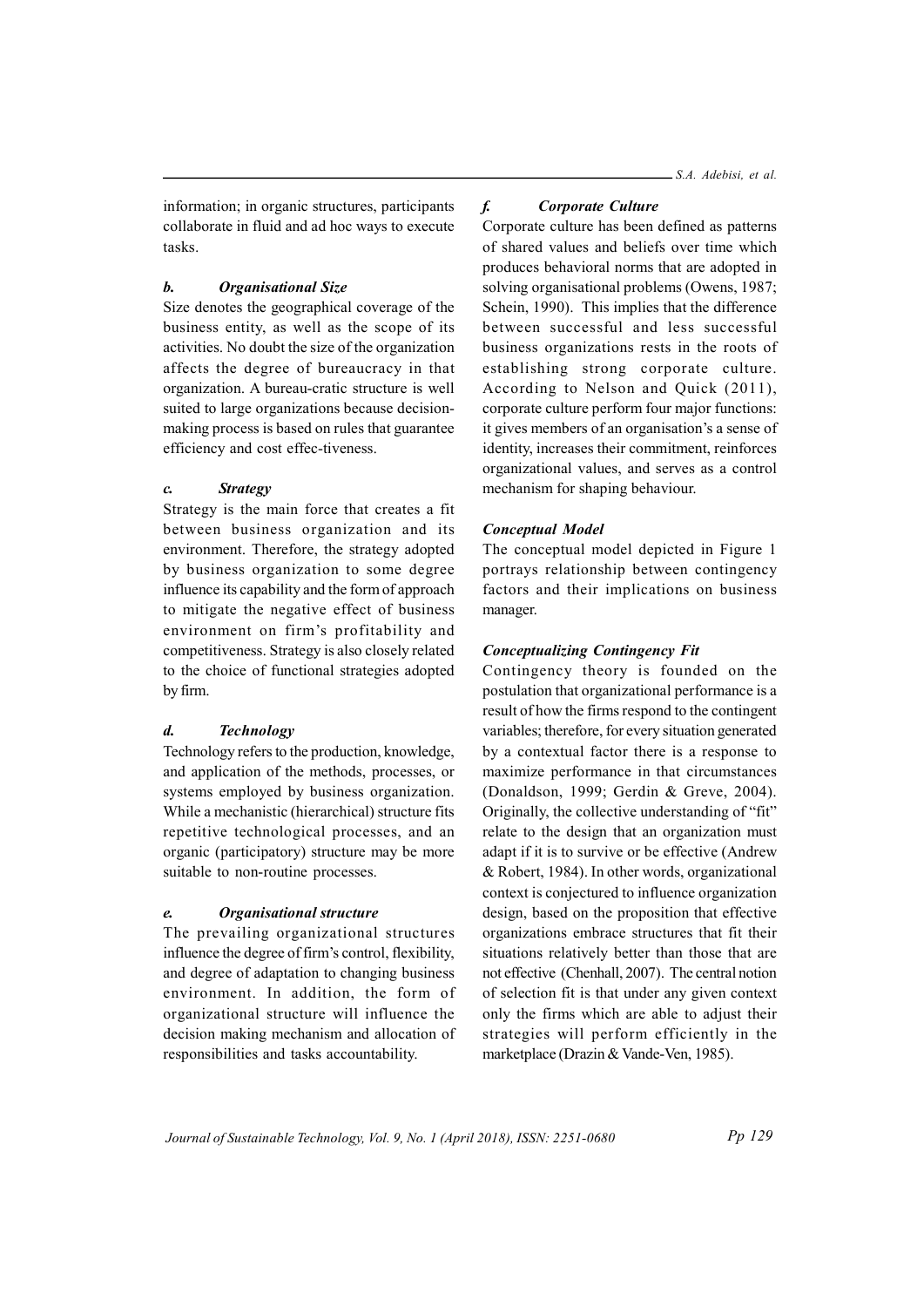

Implications of Contingency Factors on Business Managers in TVC

Figure 1: Relationship between contingency factors and their implications on business manager Source: Developed by the researcher for this study

The three ways of considering contingency fit according to Drazin and Van de Ven (1985) are selection, interaction and systems approaches. Selection fit is typically examined as association between variables. Interaction fit on the other hand it considers that performance is the outcome of both context and organizational control which account for the differences in performance rather than the causality of these variables (Chenhall, 2007). According to Chenhall and Langfield-Smith (1998), selection fit is not an optimal strategy because it fail to account for the effects of individual contextual factors or responses, but somewhat reflects strategic choice. According to Hartman and Moers (1999), interaction fit tacitly presume that some permutations of context and control result in better performance than others, hence, some other forms of fit should be used instead of interaction fit. Systems approach to fit on the other hand, examines the how numerous circumstantial factors and management control determinations influence each other and performance (Drazin & Van de Ven, 1985).

The system fit addresses fit of the whole set of chosen variables concurrently and therefore avoids constraints posed by perceiving only a limited set of variables. According to Chenhall (2007), a system fit is a contemporary form of

contingency fit and its use has spread, through the use of software partial Least Square modeling and Statistical Packaging for Social Science-SPSS etc. Gerdin and Greve (2004) plotted a more comprehensive description of the forms of fit integrated in contingency studies. Their categorization is separated into two groups, Cartesian and configuration methods. Under both Cartesian and configuration approaches there are two potential ways to model context, contingency and congruence (Meyer, Tsui, & Hinings, 1993). A Cartesian interpretation analyses and condenses context into distinct components and assumes linear relationships between these operationalised variables (Gerdin & Greve, 2004). Configuration viewpoint on the other hand, posits that contextual factors cannot be detached and studied in isolation from each other. Hence, some restrictions have to be set to the likely mixtures of context and control as they otherwise become too many and make study unrealistic (Gerdin & Greve, 2004).

#### An overview of Business Environment

Business organization in whatever forms and nature does not operate in a vacuum, but under a multidimensional environment that is subject to large degree of complexity and change. Therefore, the connection between business and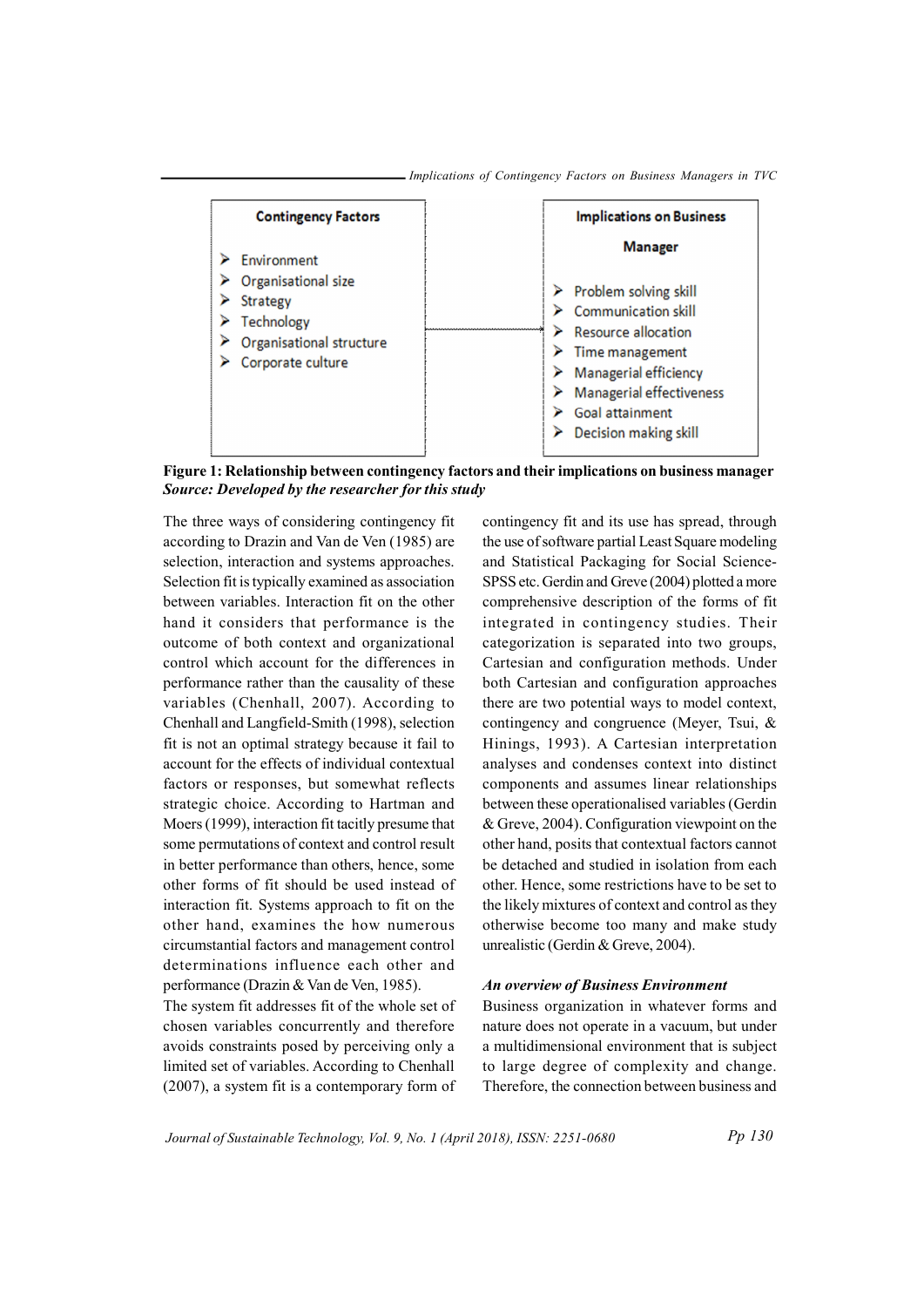its environment is one of mutuality: on one hand, the business environment exercises influence on the business while the business, in turn, impacts some characteristics of its environment. Thus, the nature of the environment in which the business organization operates therefore, needs to be thoroughly understood by business managers to be successful. The notion of business environment is phenomenon that is too multifaceted and too diverse to be captured by any one definition. Business environment consists of factors that can influence the individual's business organization. Some of these factors influence the business directly whilst others exert indirect effect on the business (Kotler, 2001). According to the Institute of Chartered Accountants (2009) business environment can be viewed as a set of influences or circumstances that are internal and external to the business but which have influence on the operations of the business entity. Obiwuru, Oluwalaiye, and Okwu (2011) conceptualized business environment as the aggregation of the pattern of all the external and internal conditions that affect the existence, growth and development of the business. The notion of business environment according to Kotler (2001) can be defined as the blend of internal and external elements that influence a firm's working condition.

A business' environment can be categorized into internal and external environment (Kotler, 2001). Internal factors are those variables within the organisation such as employees, suppliers, and creditors among others. External environment are factors or forces usually outside the control of the business enterprise. External factors include political, legal, economic, technology, social, and demographic factors among others. Although external business environment are outside the control of the business organisation Nonetheless, management should not disregard the environment, rather that it must embark on endless surveillance of the environment so as S.A. Adebisi, et al.

to respond to the challenges associated with external business environment and captured a way of monitoring it in the business plan and scenario analysis (Hisrich, Peters, & Shepherd, 2008). Some of the commonly adopted approaches for monitoring external business environment are the SWOT (Strength, Weaknesses, Opportunities, and Threats) analysis or strategic group mapping analysis (Thompson & Strickland, 2004). According to Worthington Collins and Hitt (2009), environmental analysis in its self is by no means a guaranty of firm's effectiveness and this understanding has calls into question the instinctual sense of experienced business managers.

## Business Performance

Measuring business performance in today's economic environment is a critical issue for academic scholars and practicing managers. In general, business performance is defined as "the operational ability to satisfy the desires of the company's major shareholders" (Smith & Reece, 1999). Given that performance needs to be assessed to measure an organisation's accomplishment many scholars have examined the importance of performance evaluation and practices (Dess & Robinson, 1984; Song, Droge, Hanvanich, & Calantone, 2005; Gruber et al., 2010). According to Narasimhaiah, Toni and Betty (2010), business performance is a complex and multifaceted construct, and can be influenced by numerous internal and external factors surrounding the organization. Chenhall (2007) contextualizes variables affecting the performance of organization into external environment, technology, size, organizational structure, strategy and culture. His categorization however, is non-exhaustive and may overlap.

Performance measurement plays a vital role in translating an organization's strategy into desired behaviours and results (Kaplan &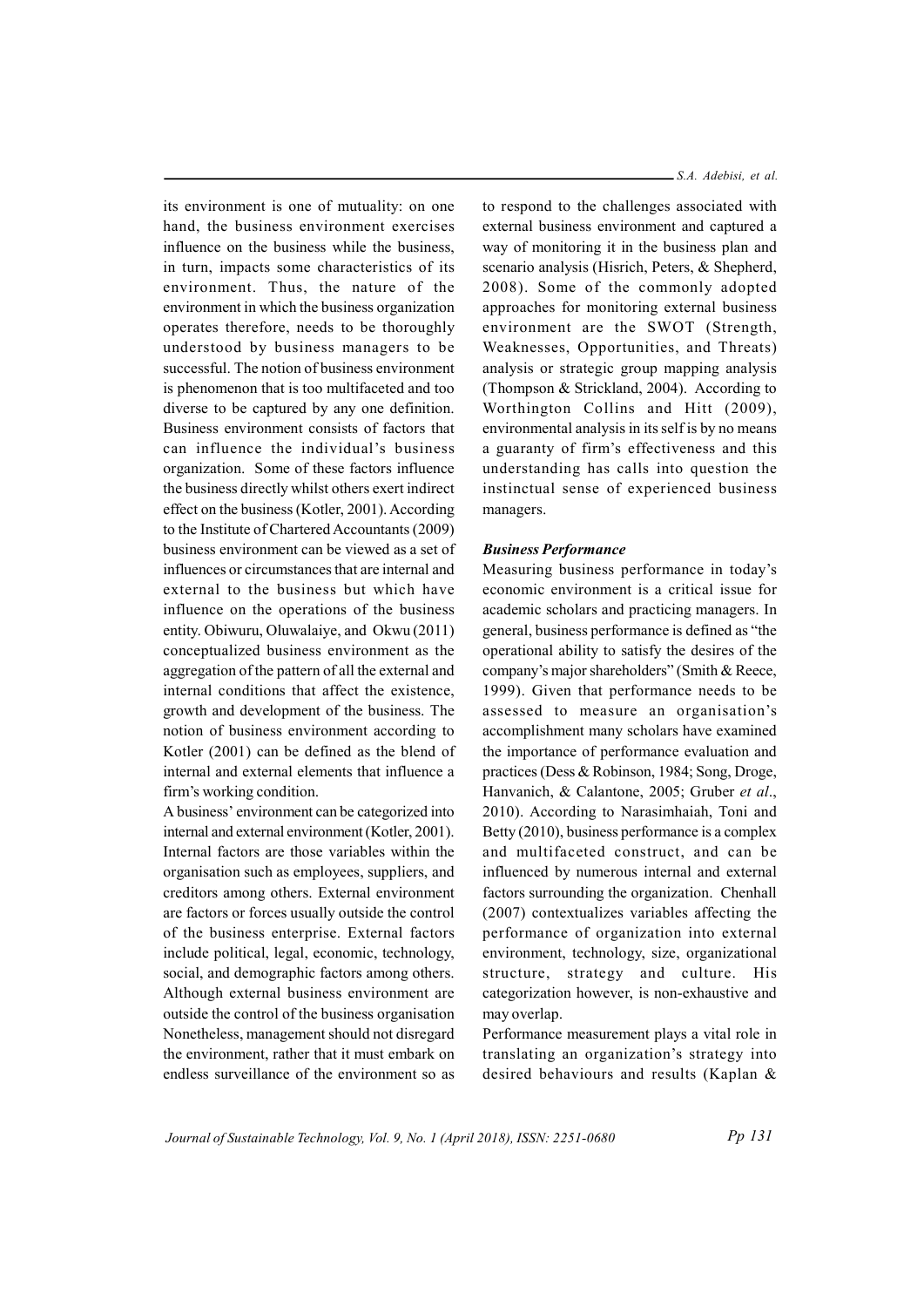Norton, 2001). A number of scholars have maintained that business performance can be categorized into financial and non-financial performance (McNair & Masconi, 1987). Among the most popular financial performance measures are profit, return on investment, return on assets, and sales growth etc. (Wood, 2006); while the non-financial performance measures comprise design quality, product improvement, and customer satisfaction among others (Laura, Shawnee, & Cornelia, 1996). A review of literature reveals that many scholars show a preference for subjective measures in evaluating business performance due to problems in obtaining objective financial data. Even if objective data is made available, the data often may fully represent firms' actual performance, as business managers may manipulate the data to avoid personal or corporate taxes (Dess & Robinson, 1984). Consequently, managers are often encouraged to evaluate business performance through general subjective measures that can reflect more-specific objective measures (Wall, Michie, Patterson, Wood, Sheehan, Clegg, & West, 2004).

# Historical Background of Broadcasting in Nigeria

Broadcasting operations in Nigeria began in 1932 when the British Colonial government introduced radio broadcasting. Ordinance No. 39 of 1956 aided the conversion of Nigerian Broadcasting Corporation NBC, in April 1, 1957. The same act allowed for the external service of NBC, the Voice of Nigeria, which commence operation in January 1, 1962. According to Innocent and Uzoma (2013) the three regions established TV stations are: West (WNTV: 1959); East (ENBS-TV: 1960); and North (RKTV: 1962). In 1979, all the regional radio stations according to Betiang (2006) came under one canopy: Federal Radio Corporation of Nigeria. Likewise the regional TV stations were synchronized to become Nigerian Television

Authority, NTA, in 1976 (Owuamalam, 2006). The introduction of radio broadcasting in Nigeria was an experiment of the empire service of the British Broadcasting Corporation (Udomisor, 2013). Essentially television development in Nigeria has been driven by two factors: politics and education (Charles, 1989). Egbon (1982) posits that television transmission began in Western Nigeria on October 31, 1959; although the birth could be labelled as purely accidental, because it was borne out of political dissension. Accordingly the purposes of this expensive venture as described by the Government (voice of the opposition) may not completely be in dispute; nevertheless, the actual reasons may actually be more of 'regional pride' and 'prestige' (Egbon, 1982). In particular Ibadan Television was established as a missionary in a wilderness of unbelievers and critics. Bendel State took the lead in this new wave of television acquisition by state governments. Other state government television stations were established in quick succession. Adegbokun (1983) reports that 'among the stations that sprang up during the military regime were NTV Benin (now NTA Benin), Nigerian Television Jos, Nigerian Television Kano, Nigeria Television Port Harcourt, Nigeria Television Sokoto" (p. 3). One noteworthy feature of the fast growth in the number of television stations in Nigeria is the resultant rapid growth in the number of both trained and untrained manpower for the industry (Innocent & Zema, 2013).

# Summary of Review and Gaps Identified in the Literature

A number of studies have been carried out to investigate the impact of contingency factors, bulk of these studies focuses on organizational level instead of how its impact on business managers. Nonetheless, the nature and position of business managers in most organizational setting constitute agency arrangement, because, they may not necessarily be the owner of the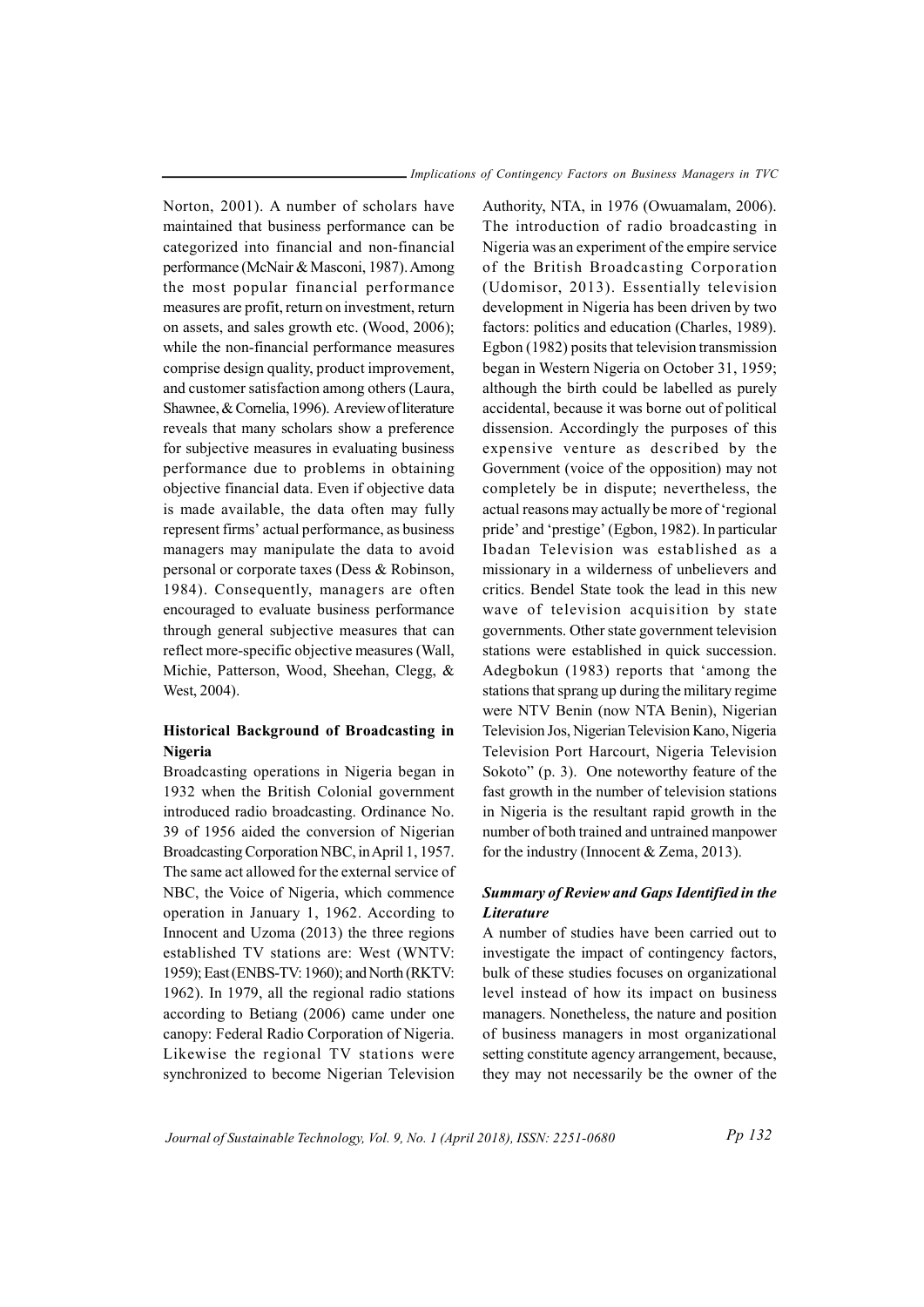firm. In other words, they are employed to manage the business on behalf of the owners or investors. Thus, a study of the impact of contingency factors on business managers constitutes a significant area of studies. Also a large number of existing studies related to

#### **METHODOLOGY**

### Research Design

This study adopted cross-sectional descriptive research design, using quantitative research approach. The choice of descriptive research design is based on the fact that the study is concerned with the description of the interrelationship among the phenomena under investigation.

# Population, Sample Size and Sampling **Technique**

The population of this study comprises all broadcasting service organisations operating within Lagos state metropolis. Volunteer sampling technique was used to survey Continental Broadcasting Service Limited. Aside from their willingness to participate in the survey; it is the only private broadcasting company that has other chains of broadcasting line of business (TCV Radio and Consat televisionsatellite unit). The firm (TVC) has a total of Two Hundred Employees (both permanent and temporary) in senior and supervisory level, thus, the 200 were selected as the sample size. This study adopted multistage sampling technique. In the first stage, purposive sampling was used to select the categories of respondents that can provide relevant information regarding the phenomena under investigation. In the second stage, convenience sampling technique was adopted to survey those respondents that are readily available and assessable during the survey. The selected employees cut across management, middle level, and junior staff of the selected firms.

contingency factors was conducted in Western world, thus, researchers have paid scant attention to the aforementioned issues in developing countries, Nigeria inclusive and not many focused on private business entity and or broadcasting business organization.

## Method of Data Collection

This study used a self-administered questionnaire in a closed-ended layout to gather information from the respondents. Respondents were asked to indicate their extent of agreement or disagreement with the statement raise in the questionnaire on a 5-point Likert scale, ranging from strongly disagree (1) to strongly agree (5). The questionnaire was validated through content validity, by given the instrument to two academic staff in the Department of Business Administration, University of Lagos, Akoka, Lagos. Reliability of the survey instrument was computed using Cronbach Alpha. On the average, the overall reliability of scale items was found to exceed 0.74 for all the constructs, which indicate that the instrument is good enough to be used to carry out the study (Sekaran, 2006).

# Measurement and Instrumentation

Measures from previous validated studies were used to examine the variables under investigation. Perceived performance was adopted to evaluate the performance of the company due to the fact that the survey firm is a limited liability company and by law is not compelled to publicly publish its statement of accounts, secondly, a number of researchers have advocated for the use of perceived performance in evaluating business performance as against financial measures (Dess & Robinson, 1984; Wall et al., 2004). Similarly, Chenhall (2007) contingency factors were used to evaluate contingency issues in the context of Nigerian Broadcasting service.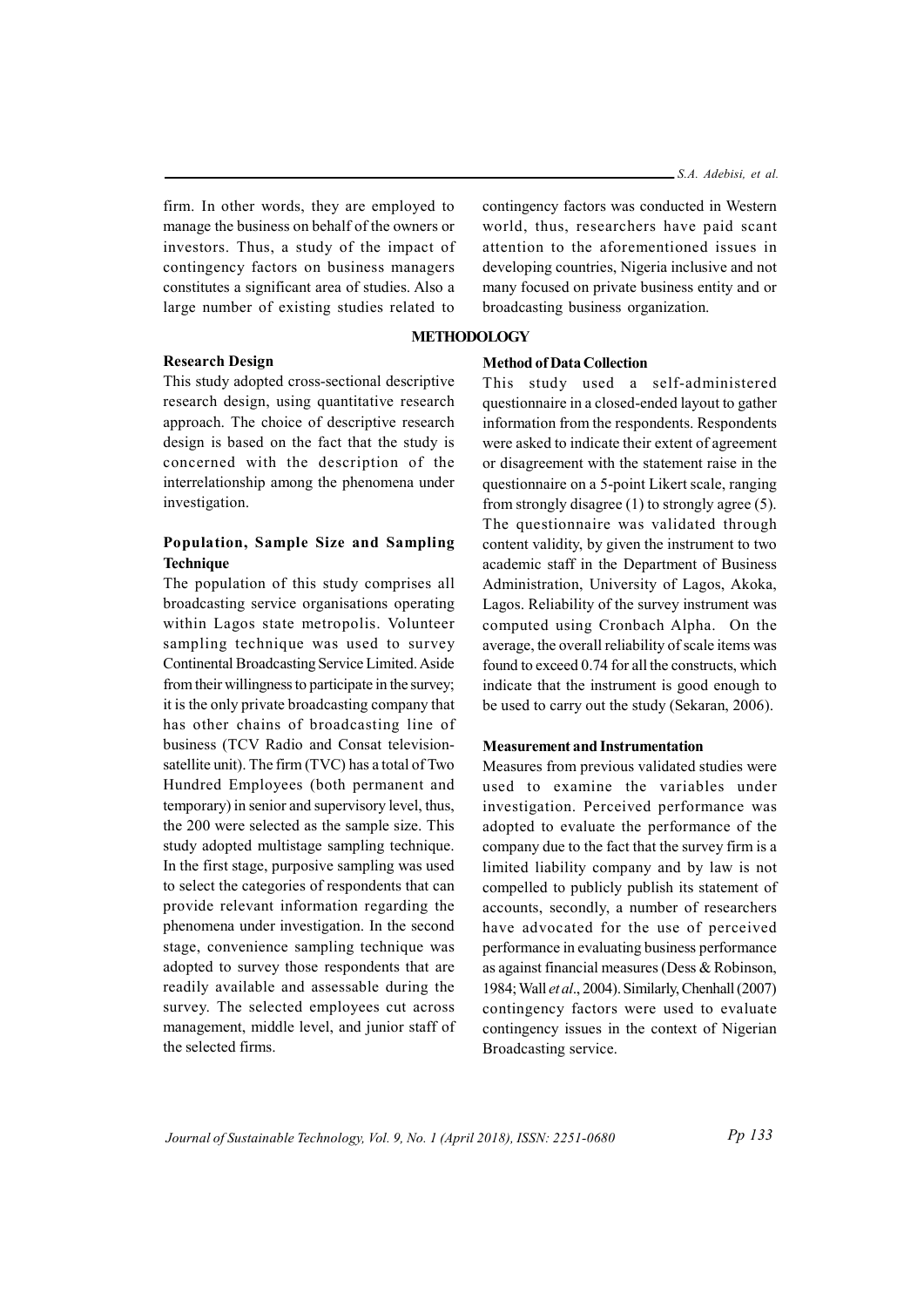#### Method of Data Analysis

The data collected were analyzed using statistical package for social science (SPSS-Version-21). Descriptive statistics, using (frequency, simple percentage, mean and standard deviation) was used to present and analyse the data, while Pearson correlation and regression analysis was used to test the hypothesis.

# RESULTS AND DISCUSSION

## Socio-demographic Characteristics

Frequency analysis was conducted to examine the demographic characteristics of the respondents. Results of the demographic characteristics of the respondents are presented in Table 1. The sample of 167 managers comprised 95 (56.9%) male respondents and 72(43.1%) females. Respondents aged between 21 to 29 years accounted for 5.4% of the sample, 53(11.5%) were between the age of 30 to 39 years, 68 (40.7%) were between the age of 40 - 49 years, 29(17.4%) were between 50-59 years,

while 9(4.8%) were between 60 years and above. In terms of marital status, single respondents were the largest group (50.9%), followed by married respondents (40.1%), divorced or separated (3.6%), and widowed (5.4%). In terms of level of education, Table 1 above shows that 35(21.0%) have Higher national Diploma or equivalent, 63(37.7%) are holder of bachelor degree, 69(41.3%) are MSc/MBA holder.

As regard the level of income, those respondents that earn below N500,000 (59.9%) constituted the largest percentage of the surveyed

| Table 1: Demographic Characteristics of Respondents ( $n = 167$ ) |  |
|-------------------------------------------------------------------|--|
|-------------------------------------------------------------------|--|

| <b>Variables</b>                 | Frequency | Percentage (%) |
|----------------------------------|-----------|----------------|
| Gender                           |           |                |
| Male                             | 95        | 56.9           |
| Female                           | 72        | 43.1           |
| <b>Age Group</b>                 |           |                |
| $21 - 29$ years                  | 9         | 5.4            |
| $30 - 39$ years                  | 53        | 31.7           |
| $40 - 49$ years                  | 68        | 40.7           |
| $50 - 59$ years                  | 29        | 17.4           |
| 60 years and above               | 9         | 4.8            |
| <b>Marital status</b>            |           |                |
| Single                           | 85        | 50.9           |
| Married                          | 67        | 40.1           |
| Divorced/Separated               | 7         | 3.6            |
| Widowed                          | 9         | 5.4            |
| <b>Educational Qualification</b> |           |                |
| Diploma or equivalent            | 35        | 21.0           |
| Bachelor Degree or equivalent    | 63        | 37.7           |
| MSc/MBA or equivalent            | 69        | 41.3           |
| <b>Monthly Income</b>            |           |                |
| Less than N 500,000              | 100       | 59.9           |
| $N$ 501, 000 – $N$ 1,000,000     | 51        | 30.5           |
| $N$ 1,001, 000 – N 2,000,000     | 16        | 9.6            |

Source: Field Survey, 2016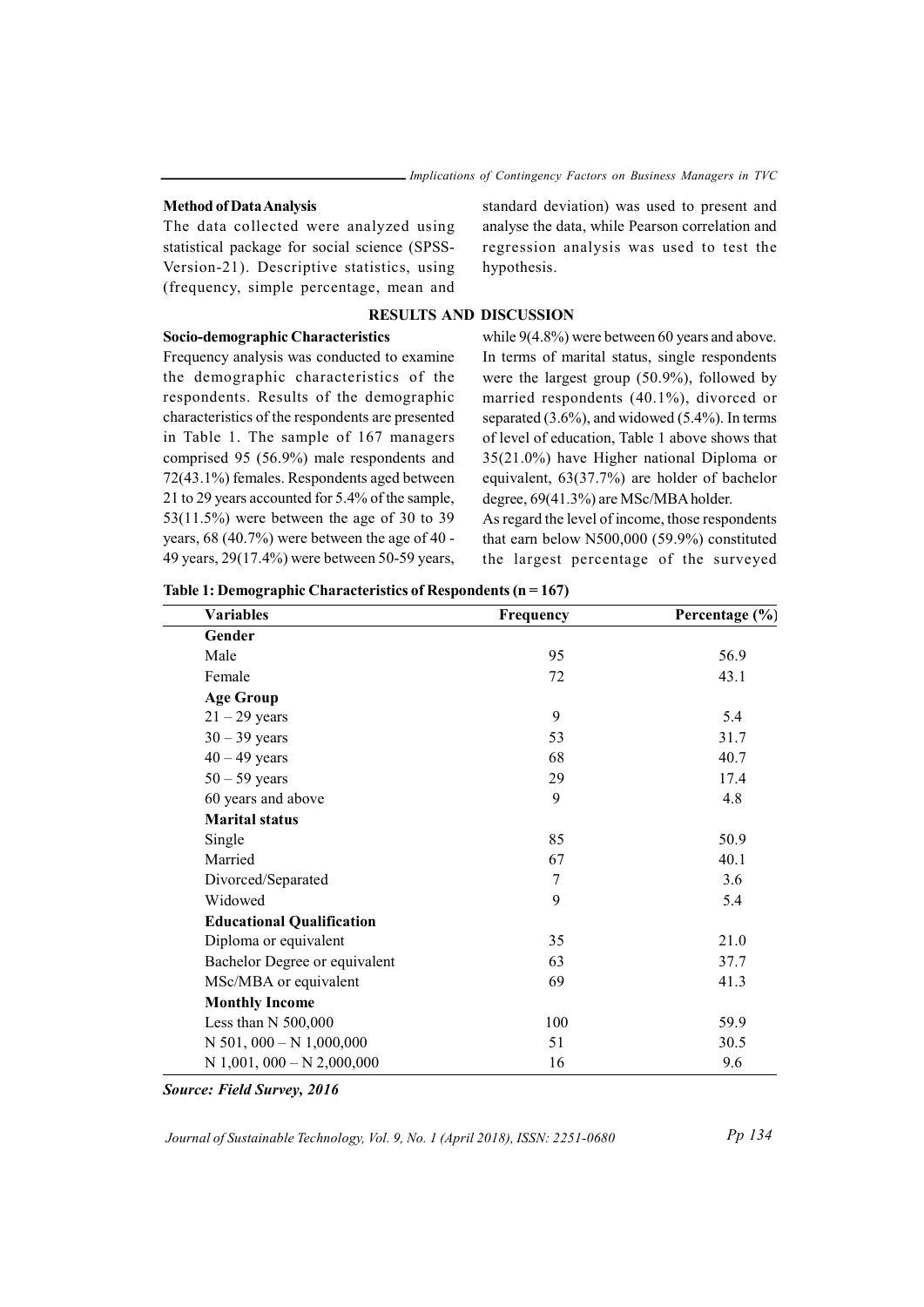| Table 2. The Incounts of Fearson Correlation Matrix |      |           |          |              |          |          |      |        |   |
|-----------------------------------------------------|------|-----------|----------|--------------|----------|----------|------|--------|---|
|                                                     | Mean | <b>SD</b> |          | $\mathbf{2}$ | 3        | 4        | 5    | 6      | 7 |
| Environment (ENV)                                   | 4.10 | .577      |          |              |          |          |      |        |   |
| Organizational size<br>(ORGS)                       | 4.13 | .639      | $.874**$ |              |          |          |      |        |   |
| Strategy (STR)                                      | 4.12 | .626      | $.811**$ | $.821**$     |          |          |      |        |   |
| Technology (TECH)                                   | 3.72 | .630      | .749**   | $.696**$     | $.640**$ |          |      |        |   |
| Organizational structure<br>(OSTR)                  | 3.06 | .829      | .030     | .021         | $-0.058$ | $-.023$  |      |        |   |
| Corporate culture (CC)                              | 4.07 | .728      | $.867**$ | $.966**$     | $.837**$ | $.744**$ | .001 |        |   |
| Implications on Business<br>Manager                 | 3.99 | .609      | $.885**$ | $.892**$     | $.706**$ | $.721**$ | .028 | .879** |   |

|  |  |  |  | <b>Table 2: The Results of Pearson Correlation Matrix</b> |
|--|--|--|--|-----------------------------------------------------------|
|--|--|--|--|-----------------------------------------------------------|

 $*p<0.05$   $*p<0.01$ . Correlation is significant at 0.01 levels (2-tailed) and  $N = 167$ Source: Field Survey, 2016.

respondents, followed by those that earn between N501, 000 – N 1,000,000 monthly  $(30.5\%)$ , 16(9.6%) earn between N1,001,000 – N2,000,000 The above accounts in respect to demographics profile clearly demonstrated diversity across respondents.

#### Testing of Hypothesis

Contingency factors such as (business environment, technology, strategy, firm's size, and structure, and corporate culture will not exert significant impact on Business Managers in Continental Broadcasting Service Limited.

Pearson correlation analysis was conducted to examine the nature and direction of relationship among all the contingency factors and their implication on business managers. The result of Pearson correlation analysis is depicted. As shown in Table 2, the inter-correlations among contingency factors (consisting of environment, organizational size, strategy, technology, organizational structure, and corporate culture).

The relationship between organizational size and technology is positive but non-significant  $(r=.696, p>0.01)$ . Organizational structure has a positive but non-significant relationship with both environment  $(r=.030, p>0.01)$  organizational size  $(r=.021, p>0.01)$ . Correspondingly, organizational structure has negative and nonsignificant relationship with both strategy  $(r=$ .058,  $p > 0.01$ ) and technology (r=-.023,  $p > 0.01$ ). Organizational structure and technology. Finding of this study is similar to the one reported by Nnamani and Ajagu (2014) and Ogunro (2014).

The remaining contingency factors such as environment, organizational size, strategy, technology, and corporate culture have positive and significant relationship among themselves. Likewise, there exists a statistically high positive significant correlation between all the contingency factors (with the exception of corporate culture). The correlation among contingency factors that have positive and

|--|

| R                | R Square | Adjusted R<br><b>Square</b> | Std. Error of<br>the Estimate |
|------------------|----------|-----------------------------|-------------------------------|
| $.930^{\rm a}$   | .865     | .859                        | .228                          |
| n 1. . <i>In</i> |          |                             |                               |

Predictors: (Constant), TCC, TSRT, TTCH, TSTR, TTENV, TSORG Dependent Variable: TIMP Source: Field Survey, 2016.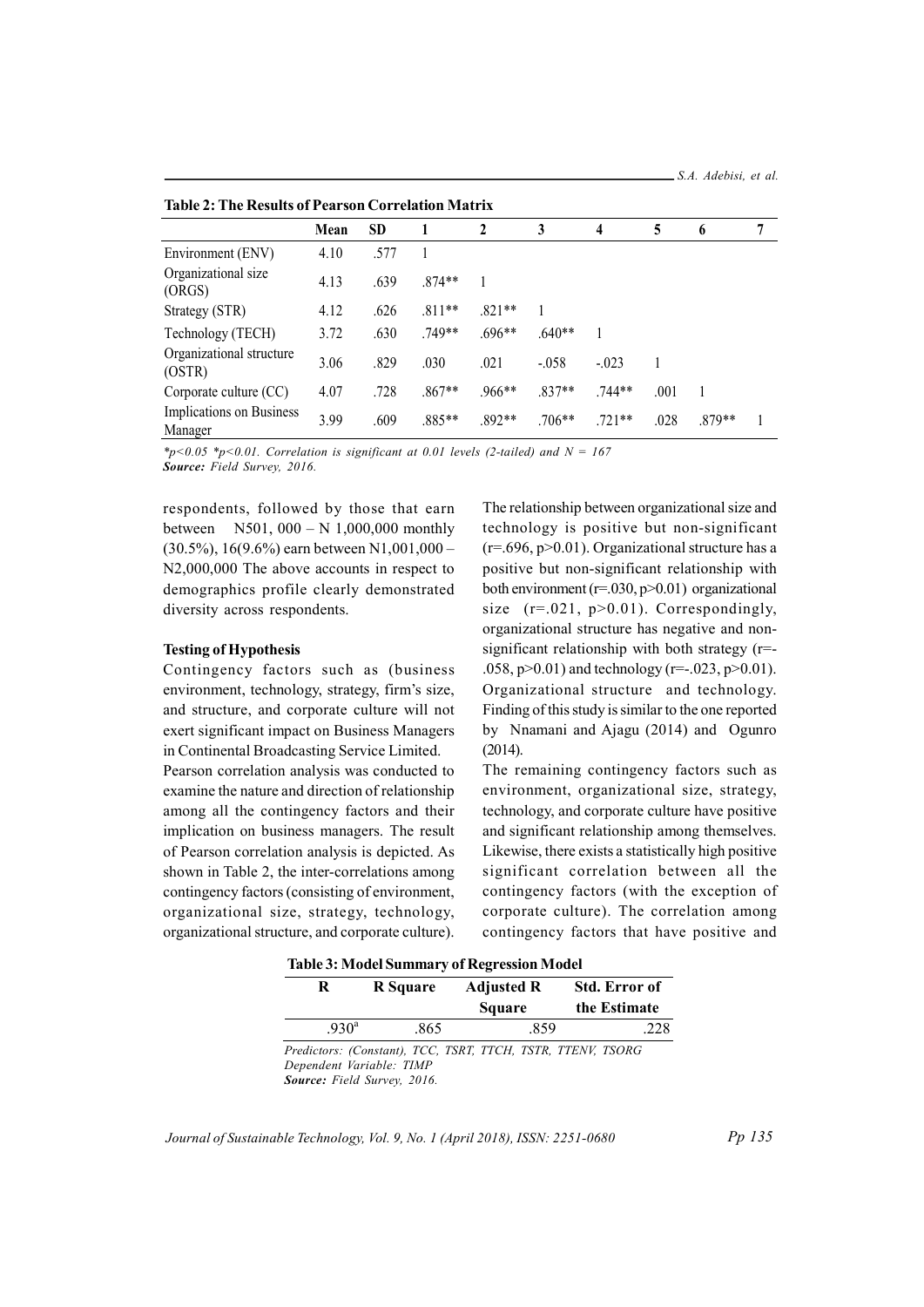| <b>Table 4: ANOVA of Regression Model</b> |            |                       |     |                    |         |      |  |  |  |
|-------------------------------------------|------------|-----------------------|-----|--------------------|---------|------|--|--|--|
| Model                                     |            | <b>Sum of Squares</b> | df  | <b>Mean Square</b> |         | Sig. |  |  |  |
|                                           | Regression | 53.245                |     | 8.874              | 170.209 | .000 |  |  |  |
|                                           | Residual   | 8.342                 | 160 | .052               |         |      |  |  |  |
|                                           | Total      | 61.587                | 166 |                    |         |      |  |  |  |

Predictors: (Constant), TCC, TSRT, TTCH, TSTR, TTENV, TSORG Dependent Variable: TIMP Source: Field Survey, 2016.

| Model |             | <b>Unstandardized Coefficients</b> |                   | <b>Standardized Coefficients t</b> |          | Sig. |
|-------|-------------|------------------------------------|-------------------|------------------------------------|----------|------|
|       |             | B                                  | <b>Std. Error</b> | <b>Beta</b>                        |          |      |
|       | (Constant)  | .291                               | .162              |                                    | 1.798    | .074 |
|       | <b>ENV</b>  | .522                               | .072              | .494                               | 7.200    | .000 |
|       | <b>ORGS</b> | .435                               | .115              | .456                               | 3.781    | .000 |
|       | <b>STR</b>  | $-.256$                            | .055              | $-.263$                            | $-4.659$ | .000 |
|       | <b>TECH</b> | .067                               | .046              | .069                               | 1.456    | .147 |
|       | <b>STR</b>  | $-.010$                            | .022              | $-.013$                            | $-.445$  | .657 |
|       | <b>CC</b>   | .149                               | .105              | .179                               | 1.417    | .159 |

Table 5: Coefficient of Regression Model

Source: Field Survey, 2016

significant correlation with business implications range from (.706 and .892). This finding is similar to the study conducted by Rainey (2008), Bello (2011) and Adeoye (2013). Also, the regression analysis was run to determine the influence of contingency factors on business managers. The results of the regression analysis are shown in Tables 3, 4 and 5.

As displayed in Table 3, the regression model demonstrates a robust fitness of  $R = .930$ ,  $R^2$  of .865 and F-value of 170.209. About 86% of the variation on business implications explained by

all the contingency factors such as environment, organizational size, strategy, technology, organizational structure, and corporate culture. Furthermore, the inclusion of contingency factors individually in the regression model (from Table 5: coefficient statistics). shows the Beta and significant level of each of the contingency factors: environment (β=.494, t=7.200, p=.000), organizational structure ( $\beta$ =.456, t=3.781, p=.000) , strategy ( $β = -263$ ,  $t = -4.659$ ,  $p = .000$ ), technology  $(β=.069, t=.1456, p=.147)$ , structure  $(β=.013, t=.1456)$ .445, p=.657) and corporate culture ( $β = 179$ ,  $t=1.417$ , p=.159).

#### CONCLUSION AND IMPLICATIONS

This study investigates the implications of contingency theory on business managers with a focus on Continental Broadcasting Services (TVC) Lagos State, Nigeria. One of the main components of thinking about organizations is contingency theory, which basically contends that there is no one best method of organizing instead, the best organization structure is contingent on a number of contingency factors such as the complexity of the environment, the

strategic positioning of the firm, or the technology employed. Therefore, instead of accepting a deterministic sense (all corporate organizations should be integrated) or an everycase-is-different methodology, contingency theorists argue that there is a middle ground in which it is conceivable to analyze the variation in organization structures in a systematic way. The contingency factors examined comprises of environment, organizational size, strategy,

Journal of Sustainable Technology, Vol. 9, No. 1 (April 2018), ISSN: 2251-0680

Pp 136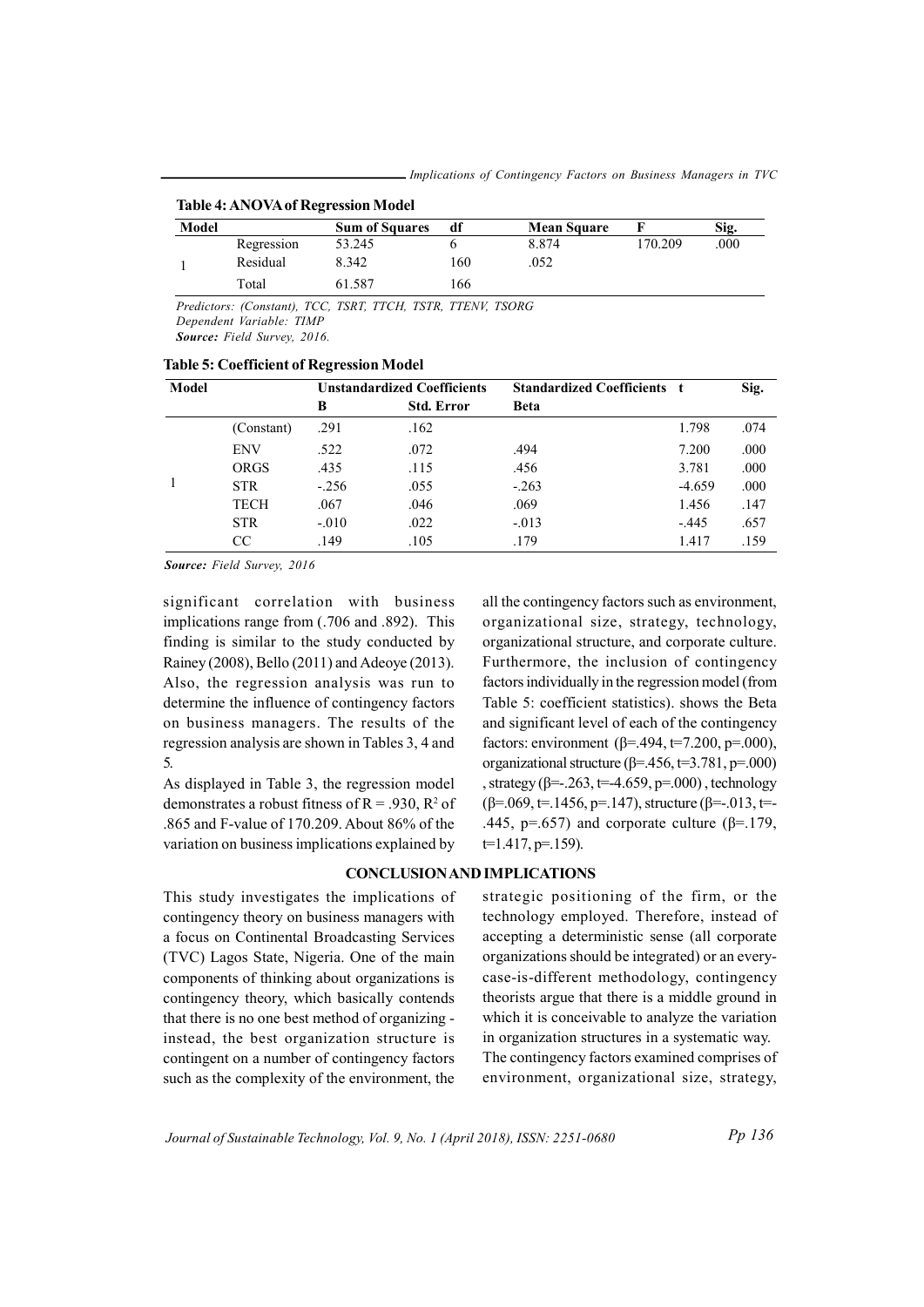S.A. Adebisi, et al.

technology, organizational structure, and corporate culture. Contingency theory appears to be a potentially influential that exert significant effect on the operation and activities of business managers; in particular, the potential of developing simple decision rules that have a large-scale impact on an organization's performance. Business managers might choose not to apply contingency theories because of a perceived risk, for instance they might be unwilling to take the risk that the rules might be inadequate, especially in changing conditions. Indeed, many contingency theories might reflect nothing more than the trend of the industry.

Undoubtedly there is a symbiotic relationship or interdependence between business and environment hence it is important to consider contingency factors that will impact the capability of firm's to cope with changing business environment. Business cannot operate in a vacuum; it needs environment which is characteristically dynamic and complex. The paper makes two important contributions to management literature. Firstly, the paper provide empirical support for the contingency rationality, signifying that effective organization design has to take into account the underlying characteristics of contingency factors such as

environment, organizational size, technology, organizational structure, and corporate culture. Secondly, the study shed light on a relatively varying impact of those contingency factors and their associated implications on business managers. For instance how strategy and technology propelled change in organizational structure.

Given the diverse impact and nature of relationship among all the contingency factors, it portends that each of the contingency factors will exert diverse impact on business managers; as such there is need for business managers to develop capability that will provide basis through which the resulting impact of these factors can be transform to opportunities. More specifically, the contingency dimension(factors) of organizational structure was documented to be have non-significant impact on business managers, this finding is not surprising given the ownership structure of the company (private owned business). What this portend is that the ethos of investors perhaps regulate and control the agency power and decision priority of the business managers, because the managers are employed to manage the business, while some residual power still reside with the investors.

#### **REFERENCES**

- Achumba, I.C. (2006). The dynamics of consumer behaviour (new eds). Lagos, Nigeria: Mac-Williams Publishers Limited.
- Adegbokun, D. (1983). Nigerian Television Authority. Television Journal 2<sup>nd</sup> Quarter. April-June, OD. 3-5.
- Adeoye, M.O. (2013). The impact of business environment on entrepreneurship performance in Nigeria. Computing, Information Systems, Development Informatics & Allied Research, 4(4), 1-17.
- Aihe, O. (2008). HDTV: Nigeria begins digital broadcast journey. Vanguard Newspaper Retrieved on September 28, 2016 from http:/ /www.odilinet.com/news
- Andrew H.V., & Robert, D. (1984). The concept of fit in contingency theory- Minnesota University. Minneapolis Strategic Management Research Center. Discussion Paper 19 August 1984 Strategic Management Research Center University of Minnesota
- Bello, M. (2011). Strategies for sustainable business environment in Nigeria" A Paper Presented at National Conference on Economic Transformation Agenda, held in Abuja, October 2011.
- Boulding, K.E. (1956). General system theory: The skeleton of Science, Retrieved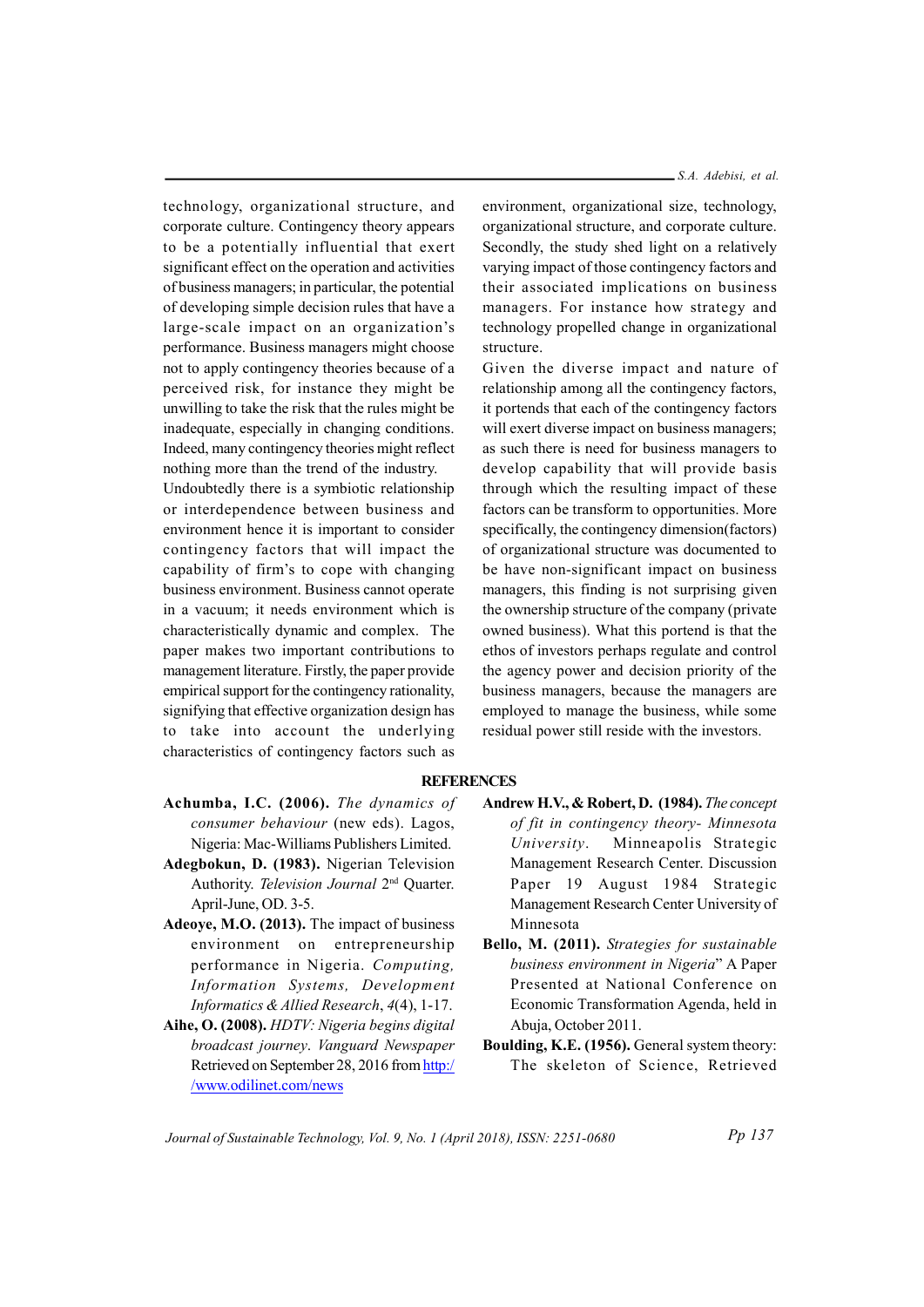September 28, 2016 from: www.panarchy.org/.../systems.1956.html

- Burns, T., & Stalker, G.A. (1961). The management of innovation. London: Tavistock.
- Charles, C.U. (1989). The advent and growth of Television Broadcasting in Nigeria: Its political and educational overtones. Africa Media Review, 3(2), 1-19.
- Chenhall, R.H. & Langfield-Smith, K. (1998). The relationship between strategic priorities, management techniques and management accounting: An empirical investigation using a systems approach. Accounting, Organizations and Society, 23(3), 243–264.
- Chenhall, R.H. (2006). The contingent design of performance measures. In: Bhimani A. (Ed). Contemporary issues in management accounting. Oxford University Press.
- Chenhall, R.H. (2007). Theorizing contingencies in management control systems research. In: Chapman, C.S., Hopwood, A.G., Shields, M.D. Handbooks of management accounting research Great Britain: Elsevier.
- Cyert, R., & March, J. (1963). A behavioural theory of the firm. New Jersey: Prentice Hall.
- Dess, G.G., & Robinson, J.R.B. (1984). Measuring organizational performance in the absence of objective measures: The case of the privately-held firm and conglomerate business unit. Strategic Management Journal, 5(3), 265-273.
- Dobak, M., & Antal, Z. (2010). Management and organization: Creating and operating organizations. Budapest: Aula Kiado.
- Donaldson, L. (1999). The normal science of structural contingency theory. London: Sage: Publication.
- Donaldson, L. (2006). The contingency theory of organizational design: Challenges and Opportunities," in Richard M. Burton, et al. (Ed): Organization design. New York: Springer.
- Drazin, R., & Vande-Ven, A.H. (1985). Alternative forms of fit in contingency theory. Administrative Science Quarterly, 30: 514-539.
- Egbon, M.I. (1982). Origin and development of television broadcasting in Nigeria. Television Journal. 4(4), 27-28.
- Fiedler, F.E. (1964). A contigency model of leadership effectiveness in Berckowitz L (Ed) Advances in experimental social psychology. New York: Academic Press.
- Galbraith, J. (1973). Designing complex organizations. Reading, MA: Addison-Wesley.
- Gerdin, J., & Greve, J. (2004). Forms of contingency fit in management accounting research — A critical review. Accounting, Organizations and Society, 29(3), 303-326.
- Gruber, M., Heinemann, F., Brettel, M. & Hungeling, S. (2010). Configurations of resources and capabilities and their performance implications: An exploratory study on technology ventures. Strategic Management Journal, 31(12), 1337-1356.
- Hambrick, D.C. (1983). An empirical typology of mature industrial-product environment. Academy of Management Journal, 26, 213- 230.
- Hannan, M.T., & Freeman, J. (1983). The population ecology of organisations. American Journal of Sociology, 82(5), 929–964.
- Hartmann, F.G.H., & Moers, F. (1999). Testing contingency hypotheses in budgetary research: an evaluation of the use of moderated regression analysis. Accounting, Organizations and Society, 24, 291–315.
- Hisrich, R.D., Peters, M.P., & Shepherd, D.A. (2008). Entrepreneurship. New York: McGraw Hill.
- Innocent, P.I., & Uzoma, C.O. (2013). Broadcasting regulation and broadcasting in Nigeria: An overview of the approaches. Research on Humanities and Social Sciences, 3(2), 12-19.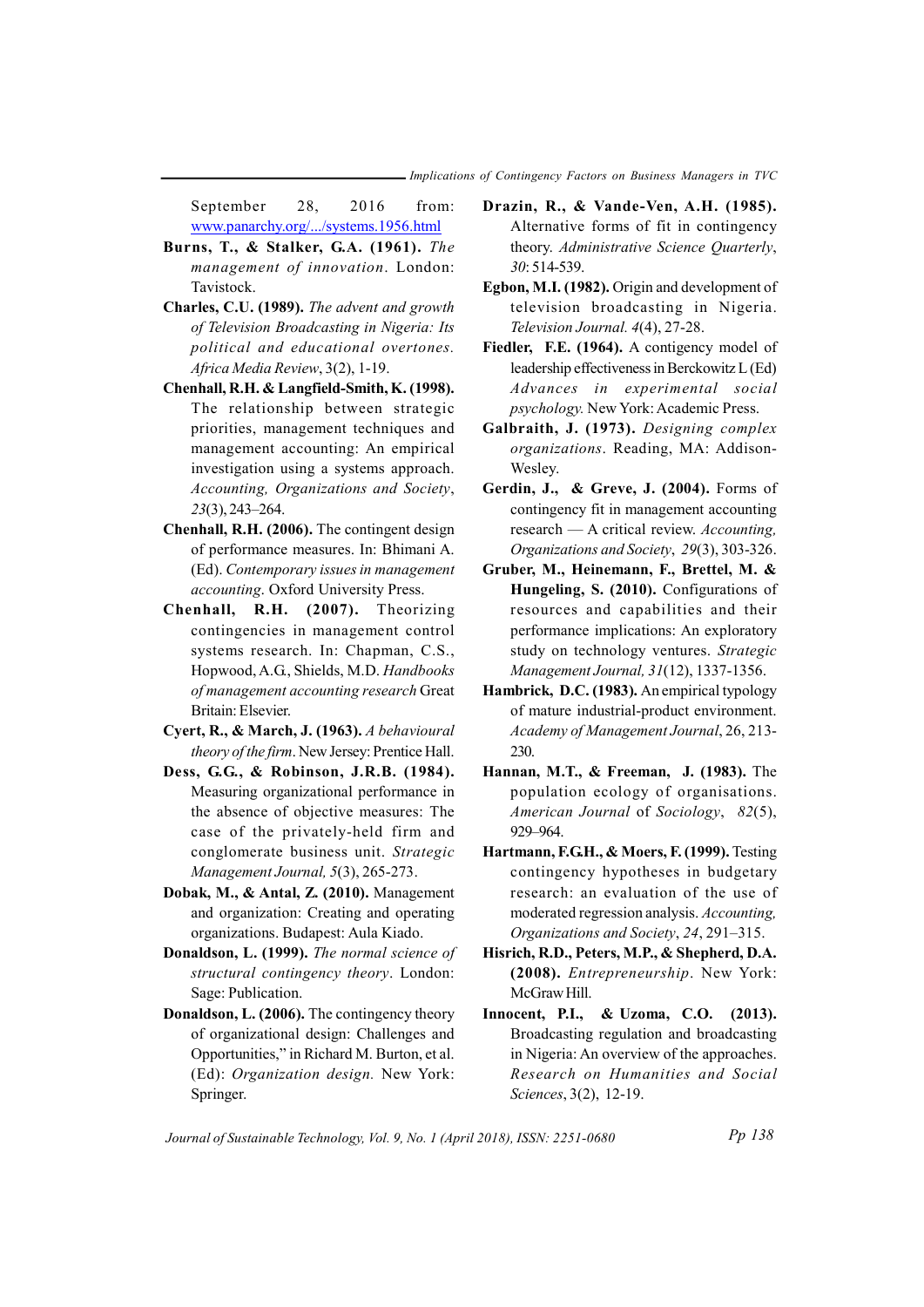- Kaplan, R.S., & Norton, D.P. (2001). The strategy-focused organization: How Balanced Scorecard companies thrive in the new business environment. Harvard Business School Press, Boston, MA.
- Katz, D., & Kahn, J. (1963). A behavioural theory of the firm. New Jersey: Prentice Hall: Eaglewood Cliffs.
- Khandwalla, P.N. (1971). Report on the influence of the techno-economic environment on firms' organization. McGill University.
- Kotler, P. (2001). Marketing management. Englewood Cliffs, NJ: Prentice-Hall.
- Kuewumi, J.B (2009). Radio: How it impacts the listener personally. In Journal of Mass Communication Vol. 2. No.1. Nigeria: Department of Mass Communication, Babcock University.
- Laura, B.F., Shawnee, K. V. & Cornelia, L.M.D. (1996). The contribution of quality to business performance. International Journal of Operations & Production Management, 16(8), 44-62.
- Lawrence, P.R., & Lorsch, J.W. (1967). Organization and environment: Managing differentiation and integration. Boston, MA: Graduate School of Business Administration, Harvard University.
- Li, S., Ragu-Nathan B., Ragu-Nathan T., & Rao, S.S. (2006). The impact of supply chain management practices on competitive advantage and organizational performance. Omega, 34, 107-124.
- March, J., & Simon, H. (1958). Organisations. New York: John Wiley & Sons.
- McNair, C.J., & Mosconi, W. (1987). Measuring performance in an advance manufacturing environment. Management Accounting, 69(1), 28-36.
- Meyer, A.D., Tsui, A.S., & Hinings, C.R. (1993). Configurational Approaches to Oganizational Analysis. Academy of Management Journal, 36(6), 1175-1195.
- Mintzberg, H. (1979). The structuring of organizations. Englewood Cliffs, N.J.: Prentice-Hall.
- Narasimhaiah, G., Toni, M.S., & Betty, W. (2010). Organizational impact of system quality, information quality, and service quality. Journal of Strategic Information Systems 19,207–228.
- Nelson, D.L., & Quick, J.C. (2011). Understanding organizational behavior. Belmont, CA: Cengage South-Western.
- Nnamani, E.1., & Ajagu, H.E. (2014). Environmental factors and organizational performance in Nigeria (A Study of Juhel Company). World Engineering & Applied Sciences Journal, 5 (3) 75-84, 2014
- Obiwuru T.C., Oluwalaiye, O.B., & Okwu, A.T. (2011). External and internal environments of businesses in Nigeria: An appraisal. International Bulletin of Business Administration, 12, 1-17.
- Ogunro, V.O. (2014). Nigeria's business environment: Issues, challenges, and prospects. International Journal of Academic Research in Business and Social Sciences, 4(4), 132-138.
- Onabajo, O.O. (2000). Fundamentals of broadcast journalism. Lagos: Gabi Concept Limited.
- Otley, D.T. (1980). The contingency theory of management accounting: Achievement and prognosis. Accounting, Organizations and Society, 5(4), 413-428.
- Owens, R. (1987). Organizational behavior in education. New Jersey: Prentice-Hall.
- Owuamalam, E. (2006). Introduction to broadcasting. Owerri: Top class Agencies Ltd. Pember, D.R. (2004). Mass media law. New York: McGraw-Hill.
- Paaso, I. (2013). The effects of contingency factors on management control systems: an empirical study at Cern. Master of Science Thesis in Industrial Engineering and Management Tampere University of Technology.